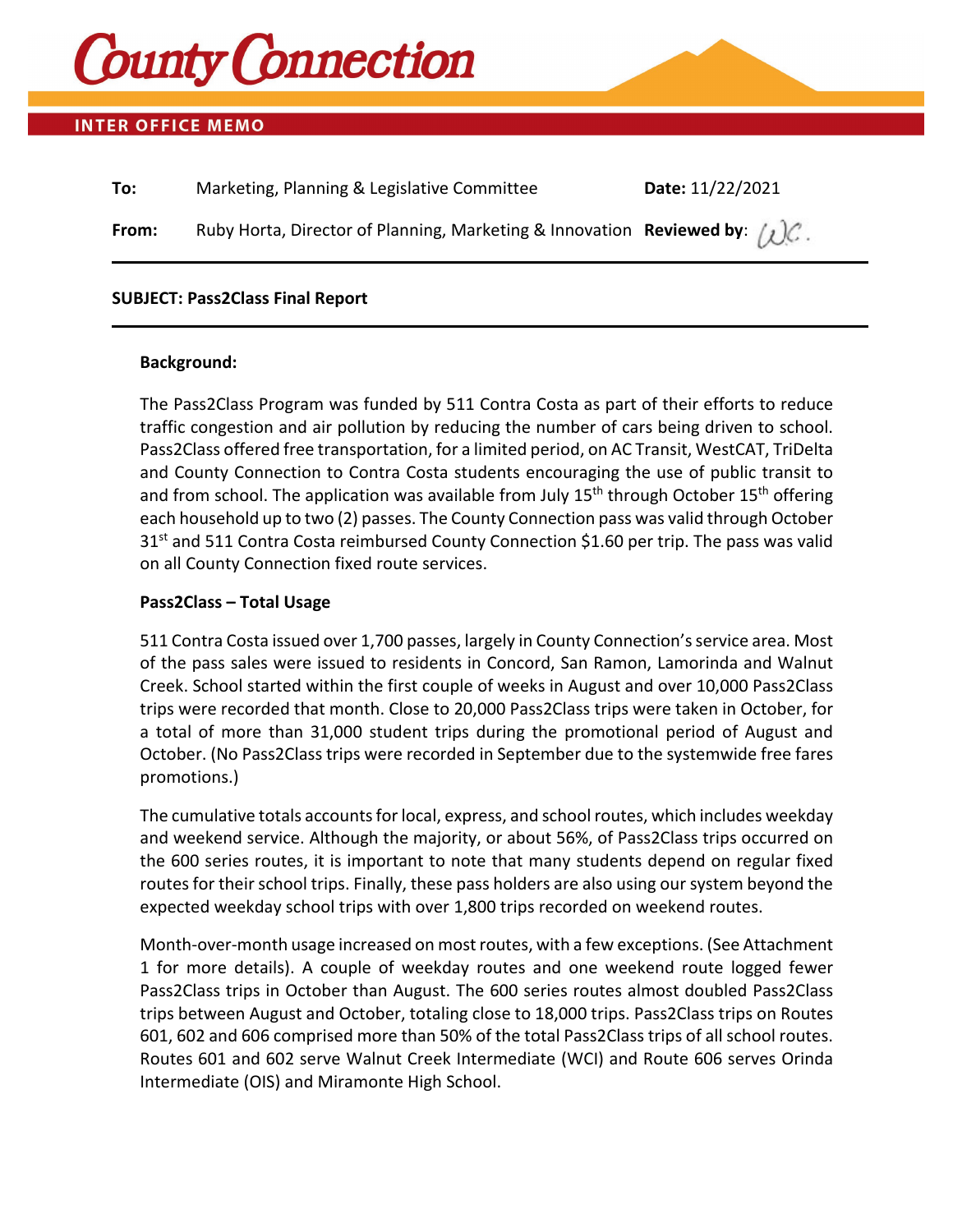Similarly, Routes 10, 18, 20, 21 and 35 carried more than half of all Pass2Class trips on local routes. Routes 10 and 20 mainly serve Clayton, Concord and Pleasant Hill along Clayton Rd., Willow Pass Rd./Sunvalley Blvd., Contra Costa Blvd., to Diablo Valley College (DVC). Route 18 operates between Martinez Amtrak and Pleasant Hill BART, via DVC. Route 21 connects Walnut Creek BART to the Danville Park & Ride and the San Ramon Transit Center, primarily along Danville Blvd. Route 35 travels along Bollinger Canyon between the SRTC and the Dublin/Pleasanton BART station. All of these local routes serve schools and schedules are often adjusted to meet bell times, but they are not as tailored as the 600 series.

The pass promotion ended on November  $1<sup>st</sup>$ , however, efforts to encourage student transit use will continue. To facilitate the transition from free trips to required fares, County Connection staff provided information to 511 staff about the youth discount on Clipper. This information has been disseminated to all Pass2Class applicants. Additionally, County Connection will continue to the school outreach effort to process Youth Clipper Card applications.

# **Financial Implications:**

511 Contra Costa will reimburse County Connection at the rate of \$1.60 per ride. All costs associated with this promotion are included in the FY 2021 promotions budget.

### **Recommendation:**

None, for information only.

### **Action Requested:**

None, for information only.

### **Attachment:**

Attachment 1 – Pass2Class Ridership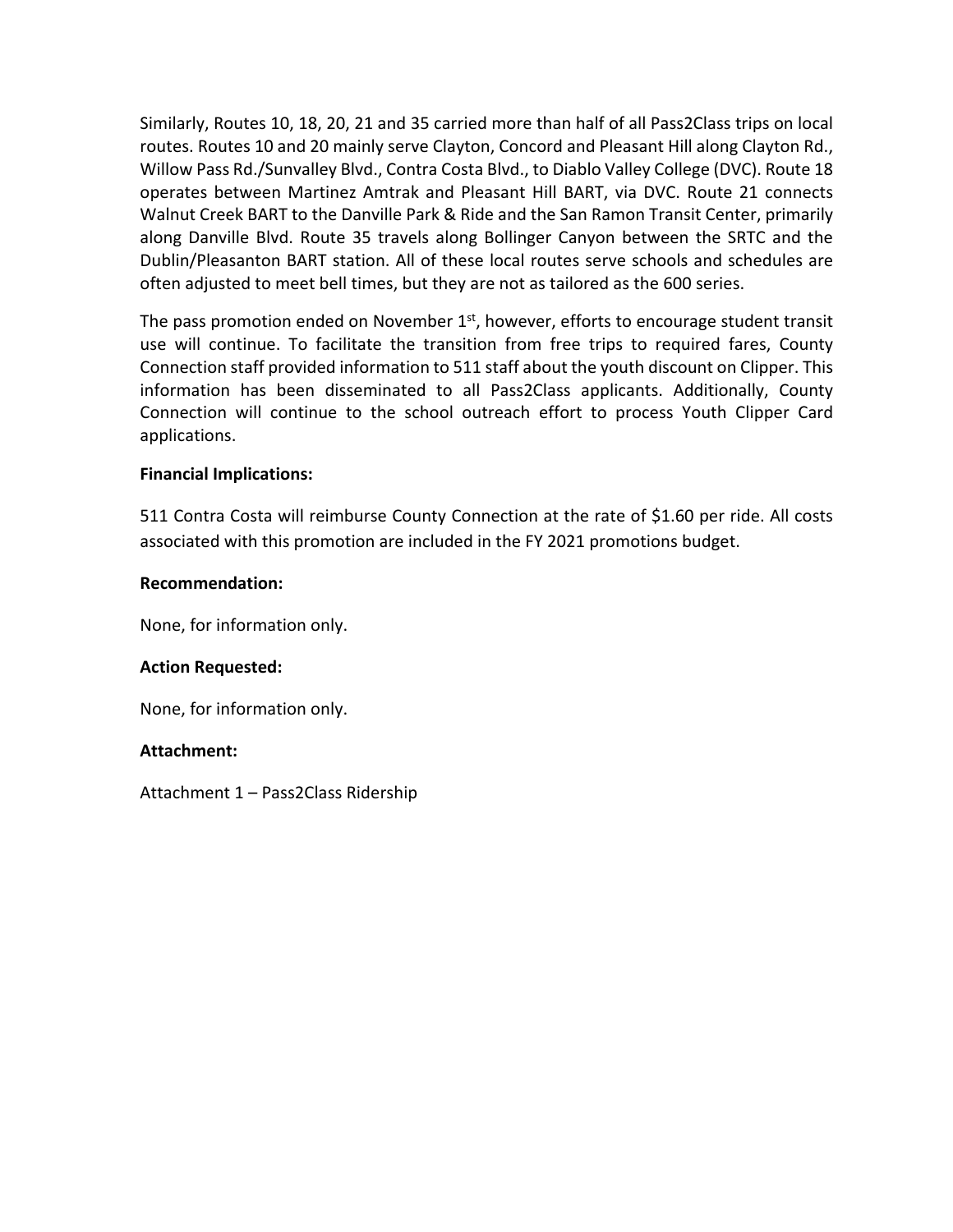## **LOCAL ROUTES** Month